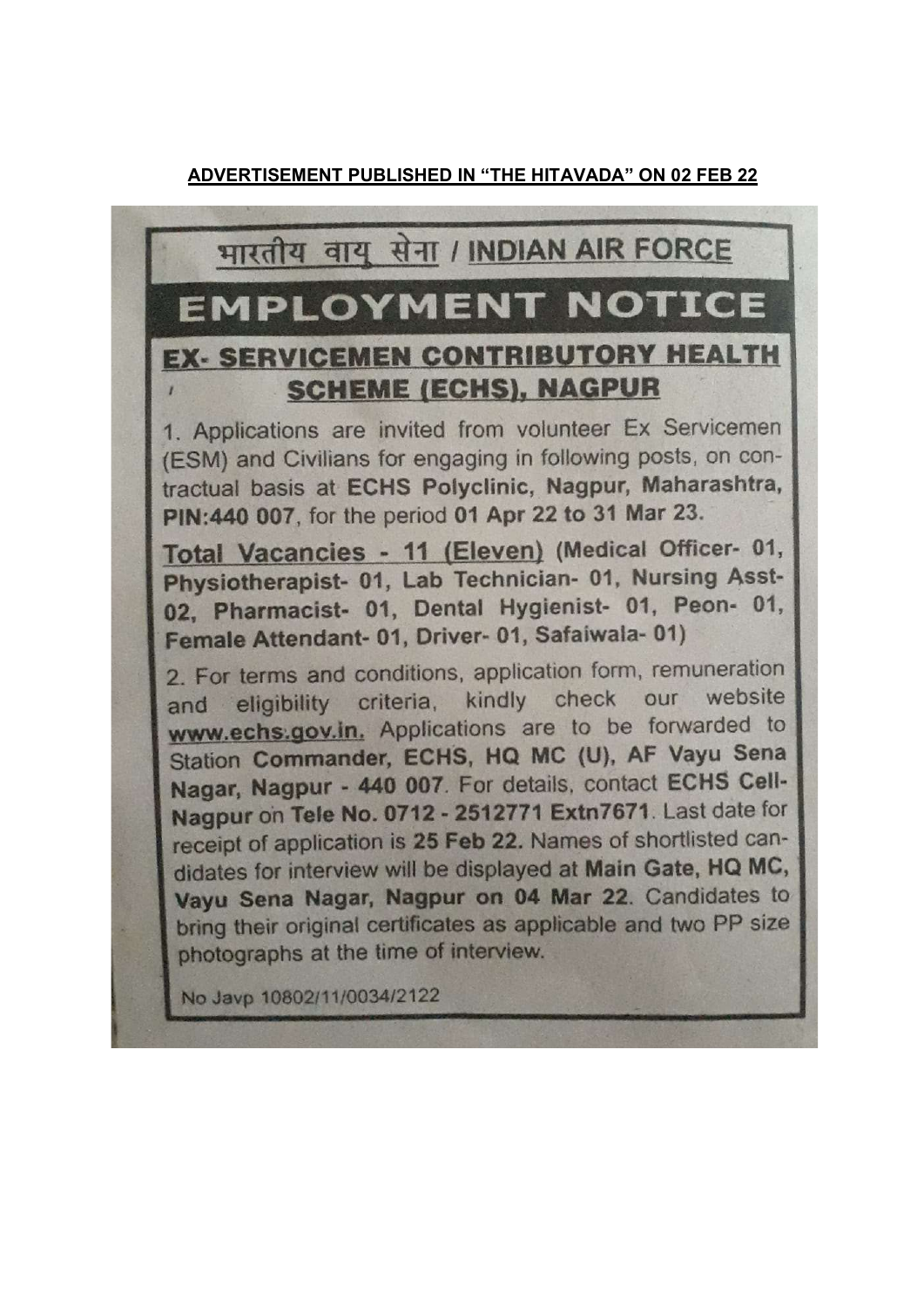#### **ADVERTISEMENT PUBLISHED IN "NAVBHARAT" ON 02 FEB 22**

## **APPOINTMENTS**

# भारतीय वायुसेना रोजगार सूचना

# एक्स- सर्विसमेन कांट्रीन्यूटरी हेल्थ स्कीम (ईसीएचएस), नागपूर

1. ईसीएचएस पॉलिक्लीनिक, नागपुर, महाराष्ट्र, पिन : 440 007 में 01 अप्रैल 22 से 31 मार्च 23 तक की अवधि के लिए संविधात्मक आधार पर निम्नलिखित पदों में काम पर रखने के लिए वालंटियर एक्स- सर्विसमेन (ईएसएम) और सिविलियन्स से आवेदन आमंत्रित किये जाते हैं.

कल रिक्तियां- 11 (ग्यारह) (मेडिकल ऑफिसर- 01, फिजियोथेरापिस्ट- 01, लैबटेक्निशियन- 01, नर्सिंग असिस्टैन्ट- 02, फार्मासिस्ट- 01, डेन्टल हाइजेनिस्ट-1, पियॅन- 01, फिमेल अटेन्डेन्ट- 01, डाइवर- 01, सफाईवाला- 01.

2. निबंधन व शर्तों. आवेदन प्रपत्र, परिश्रमिक और पात्रता मानदण्ड के लिए कपया हमारी वेबसाइट www.echs.gov.in चेक करें. आवेदनपत्र स्टेशन कमान्डर, ईसीएचएस, एचक्यू एमसी (यू), एएफ वायुसेना नगर, नागपुर- 440 007 को अग्रेषित किया जाना है. विवरण के लिए ईसीएचएस सेल नागपुर टेलीफोन नं. 0712- 2512771 एक्सटेन्शन 7671 पर संपर्क करें. आवेदन प्राप्ति के लिए अंतिम तारीख 25 फरवरी 22 है. साक्षात्कार के लिए चुने गए उम्मीदवारों के नाम मेन गेट एचक्यू एमसी, वायु सेना नगर, नागपुर में 04 मार्च 2022 को प्रदर्शित किए जाएंगे. उम्मीदवारों को साक्षात्कार के समय यथा लागू मूल प्रमाणपत्र और दो पासपोर्ट साइज फोटोग्राफ लेकर आना है.

डीएवीपी 10802/11/0034/2122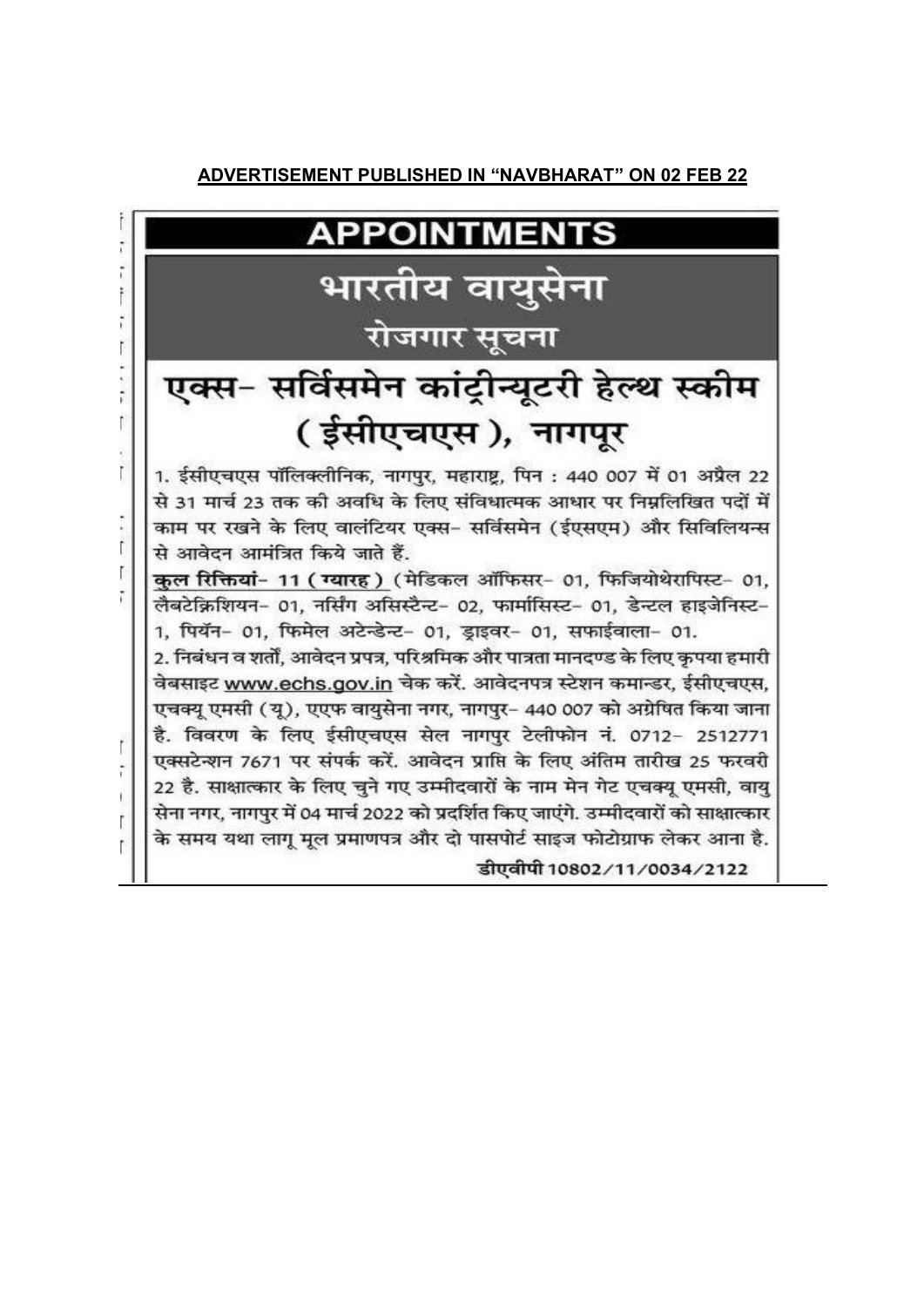#### EX-SERVICEMEN CONTRIBUTORY HEALTH SCHEME (ECHS) EMPLOYMENT NOTICE AND QRs FOR EMPLOYMENT

Ex-Servicemen Contributory Health Scheme (ECHS) desires to engage following staff on contract basis for its ECHS Polyclinic located in Nagpur as per the details given below:-

| <b>SI</b><br><b>No</b> | Appointment            | No. of<br><b>Posts</b> | <b>Basic Qualification</b>                                                                                                                                                                                                                           | <b>Work Experience</b>                                                                            | <b>Desirable</b><br><b>Attributes</b>                                                          | <b>Reservation</b><br>for Ex-<br><b>Servicemen</b> | <b>Monthly</b><br>Contractual<br>Fees (RS)<br><b>Per Month</b> | Upper<br>age limit<br>as on<br>01 Mar 22 |
|------------------------|------------------------|------------------------|------------------------------------------------------------------------------------------------------------------------------------------------------------------------------------------------------------------------------------------------------|---------------------------------------------------------------------------------------------------|------------------------------------------------------------------------------------------------|----------------------------------------------------|----------------------------------------------------------------|------------------------------------------|
| -1                     | <b>Medical Officer</b> | 01                     | <b>MBBS</b>                                                                                                                                                                                                                                          | Minimum 5 years after internship<br>preferable<br>additional<br>qualification in Medicine/Surgery | Merit in MBBS, PG<br>qualification.<br>Experience of more<br>than 10 years                     | 60 %                                               | 75,000/-                                                       | 66 years                                 |
| 2                      | Physiotherapist        | 01                     | Diploma/Class I<br>Physiotherapy<br>Course<br>(Armed Forces)                                                                                                                                                                                         | Minimum 5 Year experience                                                                         | Any<br>in<br>course<br>Med<br>Ultrasound/<br>Technology.<br>Experience of more<br>than 10 year | 70%                                                | 28,100/-                                                       | 56 years                                 |
| 3                      | Lab Technician         | 01                     | (Medical<br>B.Sc<br>(i)<br>Lab<br>Tech)<br>Or<br>(i)<br>Matriculation/Higher<br>Secondary/Senior<br>Secondary (10+2) with<br>science from recognized<br>board.<br>And<br>(ii) Diploma in Medical<br>Lab Technology from a<br>recognized institution. | Minimum 3 year experience as a<br>Lab Asst in a medical Lab                                       |                                                                                                | 70%                                                | 28,100/-                                                       | 56 years                                 |
| 4                      | <b>Nursing Asst</b>    | 02                     | GNM Diploma/Class 1<br>Nursing Asst Course<br>(Armed Forces)                                                                                                                                                                                         | Minimum 5 Year experience                                                                         | diploma/course<br>Any<br>in specialty nursing.<br>Experience of more<br>than 10 year           | 70%                                                | 28,100/-                                                       | 56 years                                 |
| 5                      | Pharmacist             | 01                     | Pharm from a<br>B<br>(i)<br>recognized Institute<br>Or<br>10+2 with science<br>(i)<br>(Physics,<br>stream<br>Chemistry & Biology) from<br>recognized board.<br>And<br>(ii) Approved diploma in<br>pharmacy<br>from<br>an                             | Minimum 3 Year experience                                                                         | Any diploma/course<br>in specialty Pharmacy                                                    | 70%                                                | 28,100/-                                                       | 56 years                                 |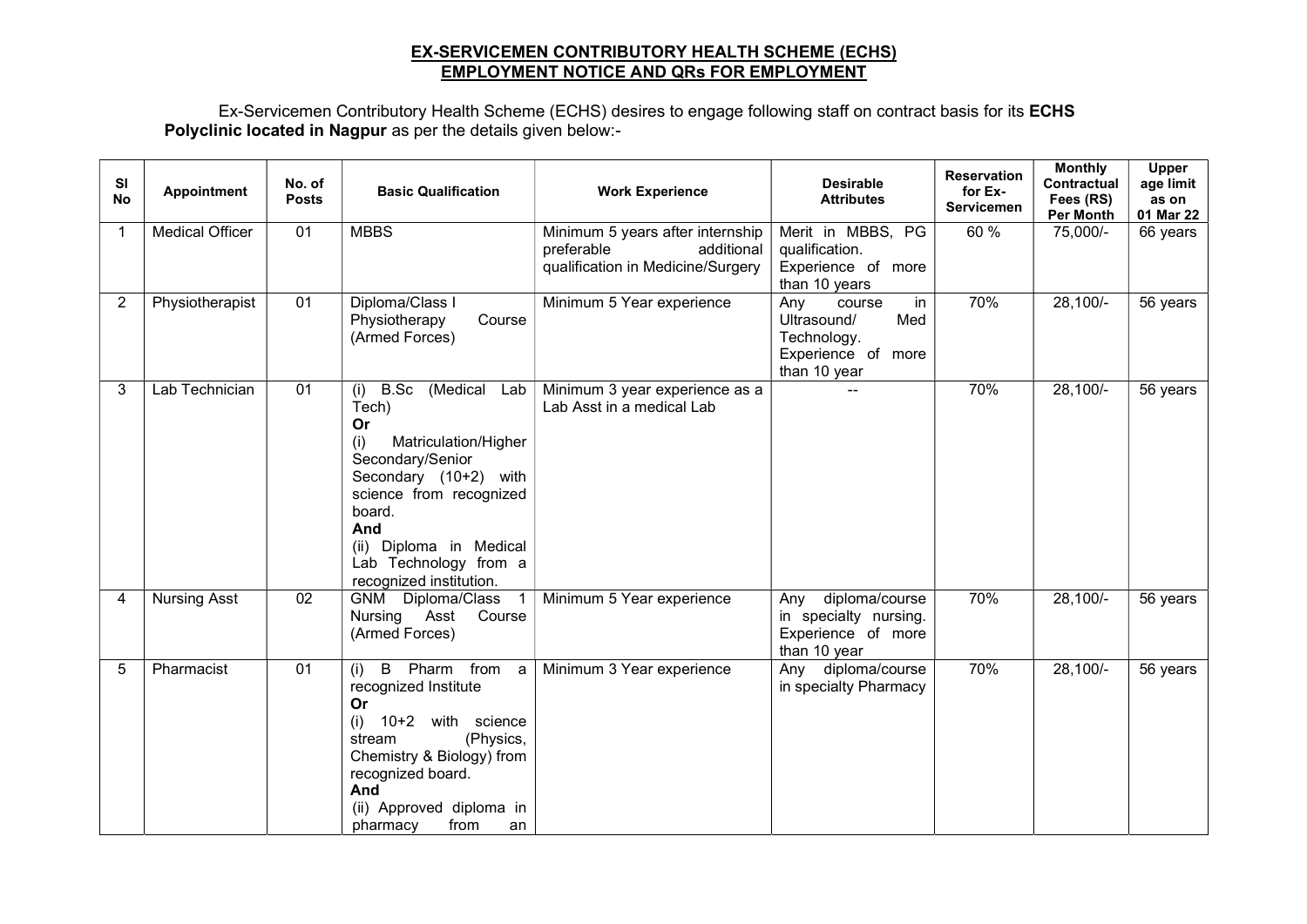| <b>SI</b><br><b>No</b> | <b>Appointment</b>  | No. of<br><b>Posts</b> | <b>Basic Qualification</b>                                                                                                       | <b>Work Experience</b>                                         | <b>Desirable</b><br><b>Attributes</b>                                                                         | <b>Reservation</b><br>for Ex-<br><b>Servicemen</b> | <b>Monthly</b><br><b>Contractual</b><br>Fees (RS)<br><b>Per Month</b> | <b>Upper</b><br>age limit<br>as on<br>01 Mar 22 |
|------------------------|---------------------|------------------------|----------------------------------------------------------------------------------------------------------------------------------|----------------------------------------------------------------|---------------------------------------------------------------------------------------------------------------|----------------------------------------------------|-----------------------------------------------------------------------|-------------------------------------------------|
|                        |                     |                        | recognized<br>by<br>the<br>Council<br>Pharmacy<br>0f<br>India and Registered as<br>Pharmacist under<br>the<br>Pharmacy Act 1948. |                                                                |                                                                                                               |                                                    |                                                                       |                                                 |
| 6                      | Dental<br>Hygienist | 01                     | Diploma Holder in Dental<br>Hyg/Class 1 DH/DORA<br>Course (Armed Forces)                                                         | Minimum 5 Year experience in<br>Dental laboratory              | Experience of<br>more<br>than 10 years                                                                        | 70%                                                | $28,100/-$                                                            | 56 years                                        |
|                        | Peon                | 01                     | Education- Class 8 or GD<br>trade (Armed Forces)                                                                                 | Minimum 5 Year experience                                      | Experience of<br>more<br>than 10 years                                                                        | 70%                                                | 16,800/-                                                              | 53 years                                        |
| 8                      | Female<br>Attendant | 01                     | Literate                                                                                                                         | Minimum 5 Year experience in<br>Civil /Army Health institution | Experience of<br>more<br>than 10 years First<br>Aid Course                                                    | 70%                                                | 16,800/-                                                              | 53 years                                        |
| 9                      | <b>Driver</b>       | 0 <sub>1</sub>         | Education-<br>Class 8<br>.or<br>Class I MT Driver (Armed<br>Forces) posses a civil<br>driving license                            | Minimum 5 Year experience as<br>driver                         | Heavy Vehicle driving<br>licensee. Experience<br>of<br>than<br>10<br>more<br>Aid<br>First<br>years.<br>Course | 70%                                                | 19,700/-                                                              | 53 years                                        |
| 10                     | Safaiwala           | 01                     | Literate                                                                                                                         | Minimum 5 Year experience                                      | Experience of<br>more<br>than 10 years                                                                        | 70%                                                | 16,800/-                                                              | 53 years                                        |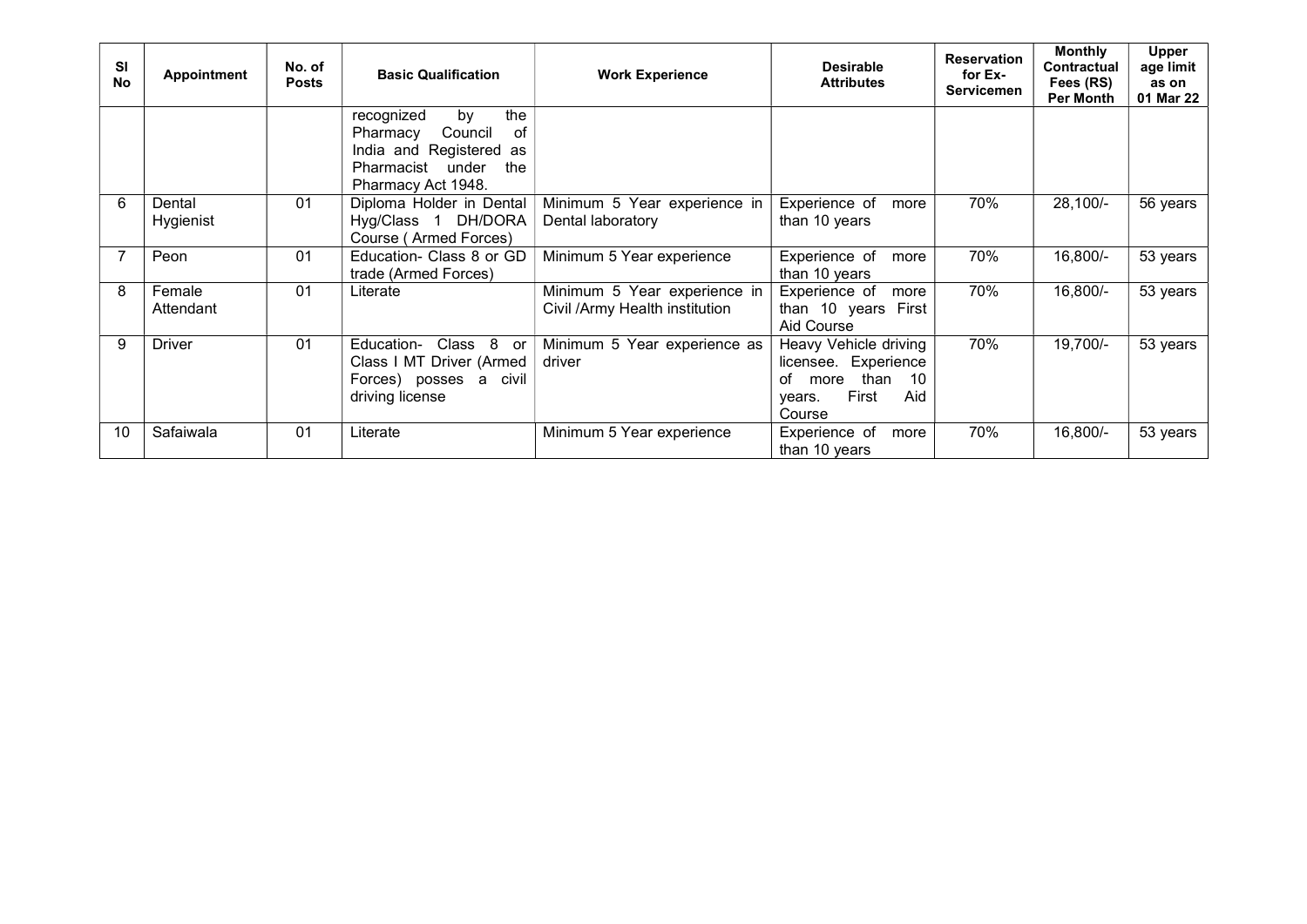#### GENERAL INSTRUCTIONS

1. Contractual Terms & Conditions: The contractual employment will be for a period of two years from 01 April 22 to 31 March 23. Second year employment is allowed on extension after first year, based on satisfactory performance in the first year based on Appraisal System. The contractual employee will not be entitled to any allowances, financial benefits or condition and admissible to Govt. employee.

2. Working hours: The working hours for all staff would be 48 hours per week (8 hrs x 6 days) from Monday to Saturday and Sunday will be holiday except Medical Specialist. For Medical Specialist the working hours would be 30 hours per week (5 hrs x 6 days) from Monday to Saturday and Sunday will be holiday.

3. Leave: The staff will be entitled to 30 days leave besides Sunday and gazette holidays during the contractual period of one year/ Twelve months.

4. Termination of Services: Contract can be terminated by either side by giving one month's notice.

5. The interview for all above categories will be held at Station HQs ECHS, Vayusena Nagar, Nagpur-440007. The desired candidates will submit bio-data/CV along with copies of Academics/Professional/Work experience certificates, medical council registration, copy of PAN card and residence/Address proof duly self-attested along with one passport size photograph at HQMC(U), AF Nagpur. Original copies of certificates should be carried on the date of interview for verification.

The candidates who were earlier employed in ECHS but whose services were terminated/not extended for the second year, employment need not apply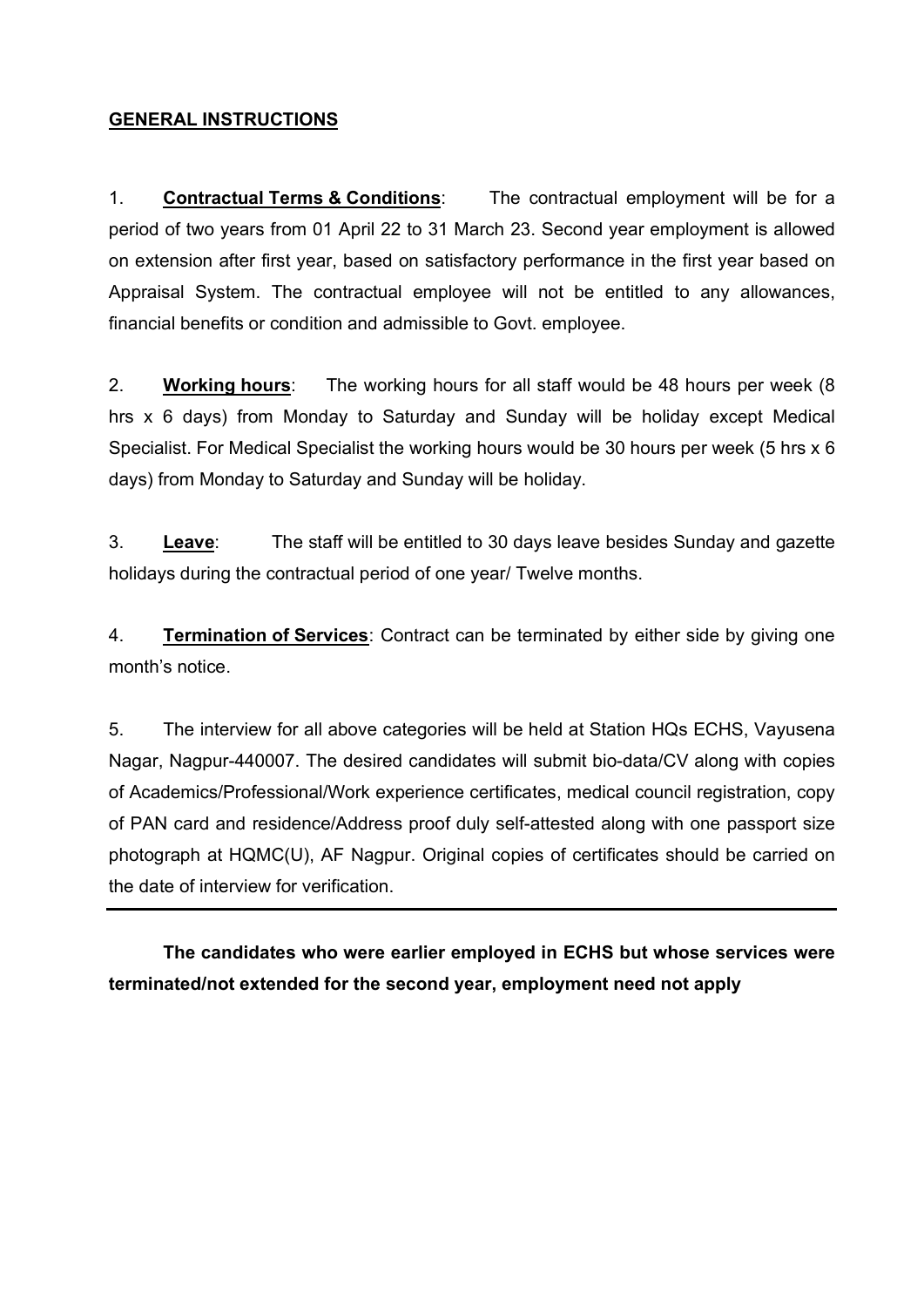#### APPLICATION FORM FOR EMPLOYMENT IN ECHS

#### POST APPLIED FOR THE RESERVE TO A LIMIT OF THE RESERVE TO A LIMIT OF THE RESERVE TO A LIMIT OF THE RESERVE TO A LIMIT OF THE RESERVE TO A LIMIT OF THE RESERVE TO A LIMIT OF THE RESERVE TO A LIMIT OF THE RESERVE TO A LIMIT

Name of Polyclinics applied for Affix recent 1. Name (If Ex serviceman No passport size Rank Mannew Arms/Service Unit last served photographs 2. Date of birth <u> Termin di sebagai personal di sebagai personal di sebagai personal di sebagai personal di sebagai personal di</u> 3. Sex: M/F 4. Postal Address

|     | Pin                                                                | Mob No  |          | E-mail ID |         |
|-----|--------------------------------------------------------------------|---------|----------|-----------|---------|
| 5.  | Education Qualification (Photocopies duly attested to be attached) |         |          |           |         |
|     | Qualification                                                      | Year of | Place of | No of     | % Marks |
|     |                                                                    | Passing | Passing  | Attempts  |         |
| (a) |                                                                    |         |          |           |         |
| (b) |                                                                    |         |          |           |         |
| (c) |                                                                    |         |          |           |         |
| (d) |                                                                    |         |          |           |         |
| (e) |                                                                    |         |          |           |         |
|     |                                                                    |         |          |           |         |

6. Work experience(Experience certificate must be attached for consideration)

| Place of work/Hospital | Period of Employment | Reason for leaving to Job |
|------------------------|----------------------|---------------------------|
|                        |                      |                           |
|                        |                      |                           |
|                        |                      |                           |
|                        |                      |                           |
|                        |                      |                           |

7. Registration No and date of registration with Indian/State Medical Council (Photocopy of registration to be attached).

8. Honours and Awards(Professional & Service)

9. Details of previous service in Army/Central/State Govt (Photocopy of ESM PPO & Discharge book to be attached duly attested).

10. Total pd of serving (including SSC if any)

11. Details of Previous service if any with ECHS and reason for termination

#### DECLARATION

1. I hereby solemnly declare that all the statement made in the above application are true and correct to be best of my knowledge and belief.

2. I fully understand and that in the events of any information furnished being found false or incorrect, action can be taken against me.

Place : state of the state of the state of the Signature Signature of the state of the state of the state of the state of the state of the state of the state of the state of the state of the state of the state of the state

Date : <u>Name of applicant</u>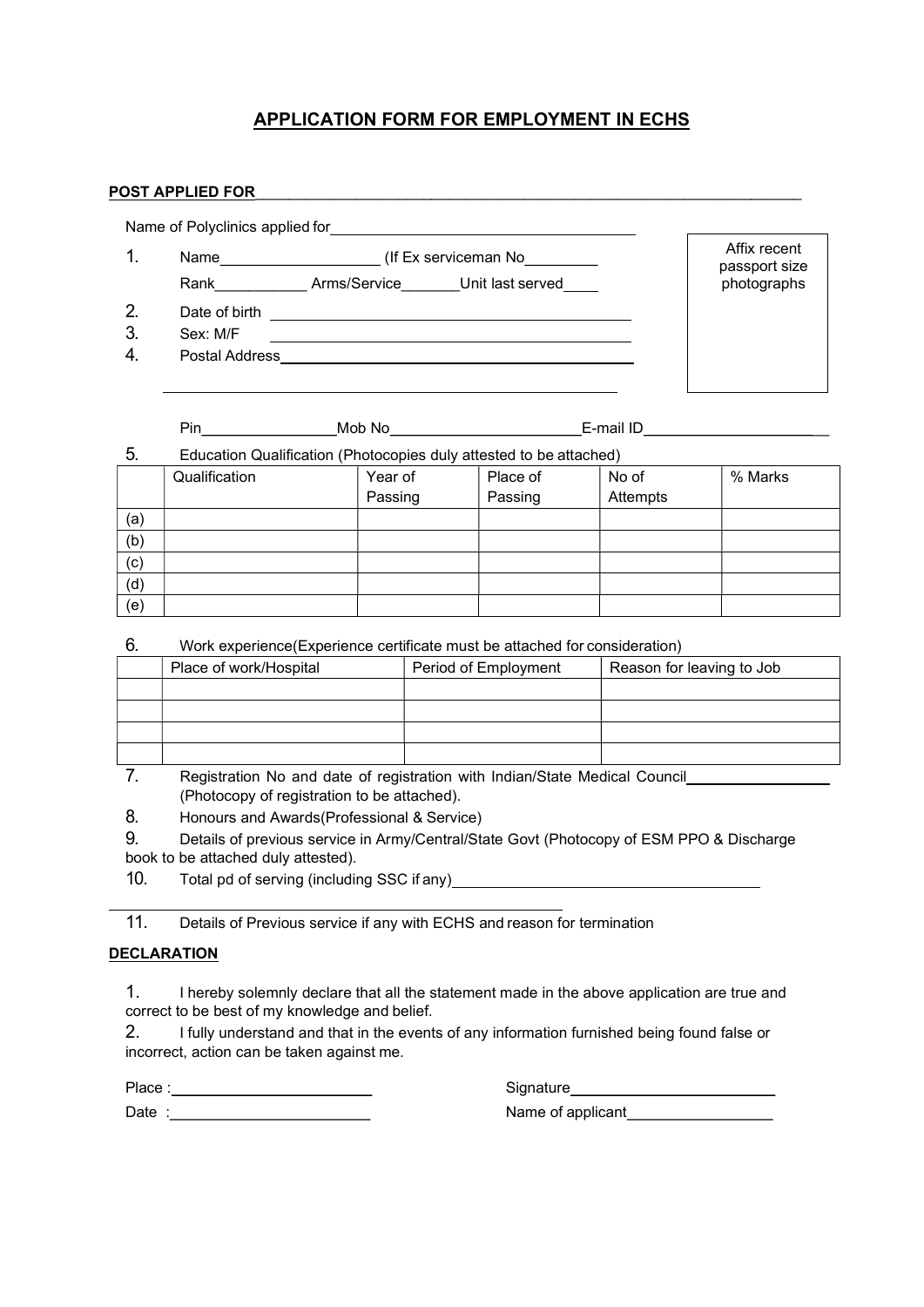### MEDICAL FITNESS CERTIFICATE

### (FOR GOVT SERVICE/NON GOVT SERVICE)

| $1_{\cdot}$ | I, do certify that have examined No                                                       | Rank          |          |
|-------------|-------------------------------------------------------------------------------------------|---------------|----------|
| Name        |                                                                                           | S/O, D/O, W/O | а        |
|             | Candidate for employment as (Name of Post)                                                |               | has been |
|             | Medically examined and found to be physically & mentally fit to perform his/her duties in |               |          |
|             | <b>ECHS Polyclinic.</b>                                                                   |               |          |

2. His/ her age as on 31 Mar 2022 is \_\_\_\_\_\_ years as per date of birth recorded in the documents.

Signature of Candidate

Sign of MO with Stamp\_\_\_\_\_\_\_\_\_\_\_\_\_

Place: Date:

#### COUNTERSIGNATURE OF SEMO/CMO

Place : Nagpur Dated :